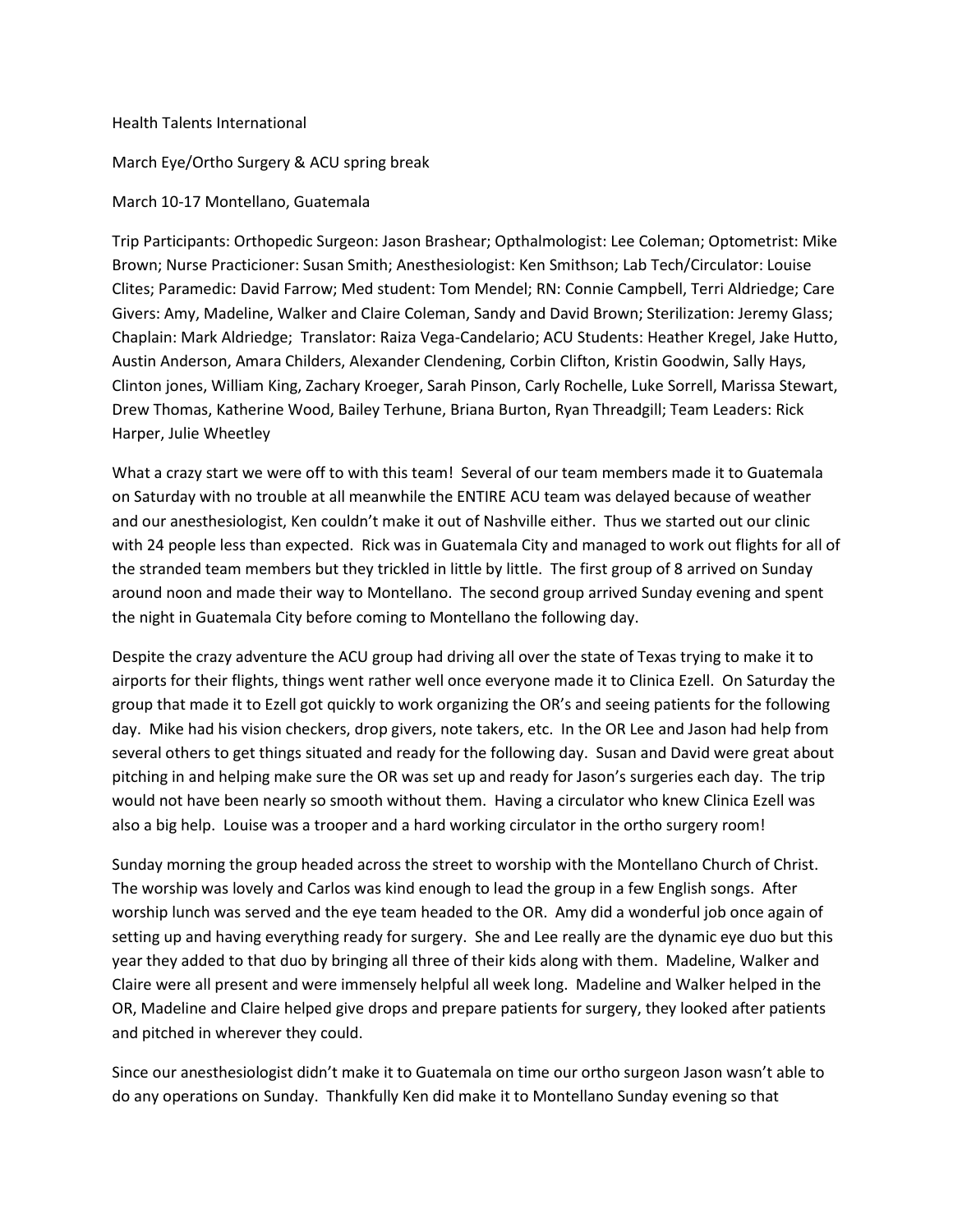operations could begin first thing Monday morning. This was our third year to have ortho surgery at Clinica Ezell. We were so excited to have more arthroscopy surgeries than ever before and more ortho surgery cases all together. In addition to the surgeries Raiza and Jason spent lots of time working together in clinic treating patients with injections and also referring patients to other facilities for more invasive surgical needs.

On Sunday afternoon the first group of 8 arrived and got plugged into clinic. They helped with the surgeries and the eye clinic. That night everyone was introduced to one another during devotional time. We were glad to have the first group of students with us and were anxiously awaiting the group coming down from Guatemala City the next morning.

Monday morning the hospital bustled to life and everyone headed to their assigned positions. Most of the ACU students headed out to mobile medical clinics with Dr. Walter and Dr. David. They visited Las Margaritas and Rio Bravo and each had busy days doing vitals and sitting with the doctors as they saw patients. The rest of the ACU group arrived mid morning with Rick as well. They quickly moved their things into their rooms and then headed to work in the hospital. Some of the students helped Mike with vision checks, others headed to eye surgery, ortho surgery and to the recovery room to work with Connie Campbell our ortho recovery queen.

The day went well in eye surgery. Lee and Amy worked together to train David and Tom to scrub, prepare the room between surgeries and assist Lee during surgery. Eventually Amy had them so well trained that she and her kids were able to head out to a mobile clinic to play with children and enjoy time with the patients at clinic. Most of the ACU students were able to learn about sterile technique and have the opportunity to scrub in and observe a surgery up close in either eye or ortho surgery. Jason and Lee were wonderful about teaching the students as they operated giving the medical school aspirants a good look at what they may one day be able to do themselves! Ken, our anesthesiologist was also a good teacher. He had a student assigned to him each day so he took time to teach and explain about the techniques he was using. The students were impressed with the amount of math involved in anesthesia! Having Ken on the team was a huge blessing. We were close to having to cancel the ortho portion of the week because we couldn't find an anesthesiologist. He signed up just in the nick of time and boy were we ever grateful!

Monday night the team had all finally arrived and decided to go around once more introducing each team member. After that, Mark shared a short devotional with the group and everyone was off to bed shortly thereafter.

Tuesday morning most of the team headed down to the hospital to watch as the patients from the previous day had their patches removed and their vision checked. It is always a marvelous and miraculous thing to watch as patients who came to clinic blind wake up the next morning with their sight restored. God is so good and so powerful to allow us to work in His name and accomplish such great deeds for His glory! After that everyone divided up and headed off to do their jobs. The day passed nicely once again with students helping in lots of different areas. That afternoon things wrapped up early in surgery so several people decided to take a walk through Montellano to see the swinging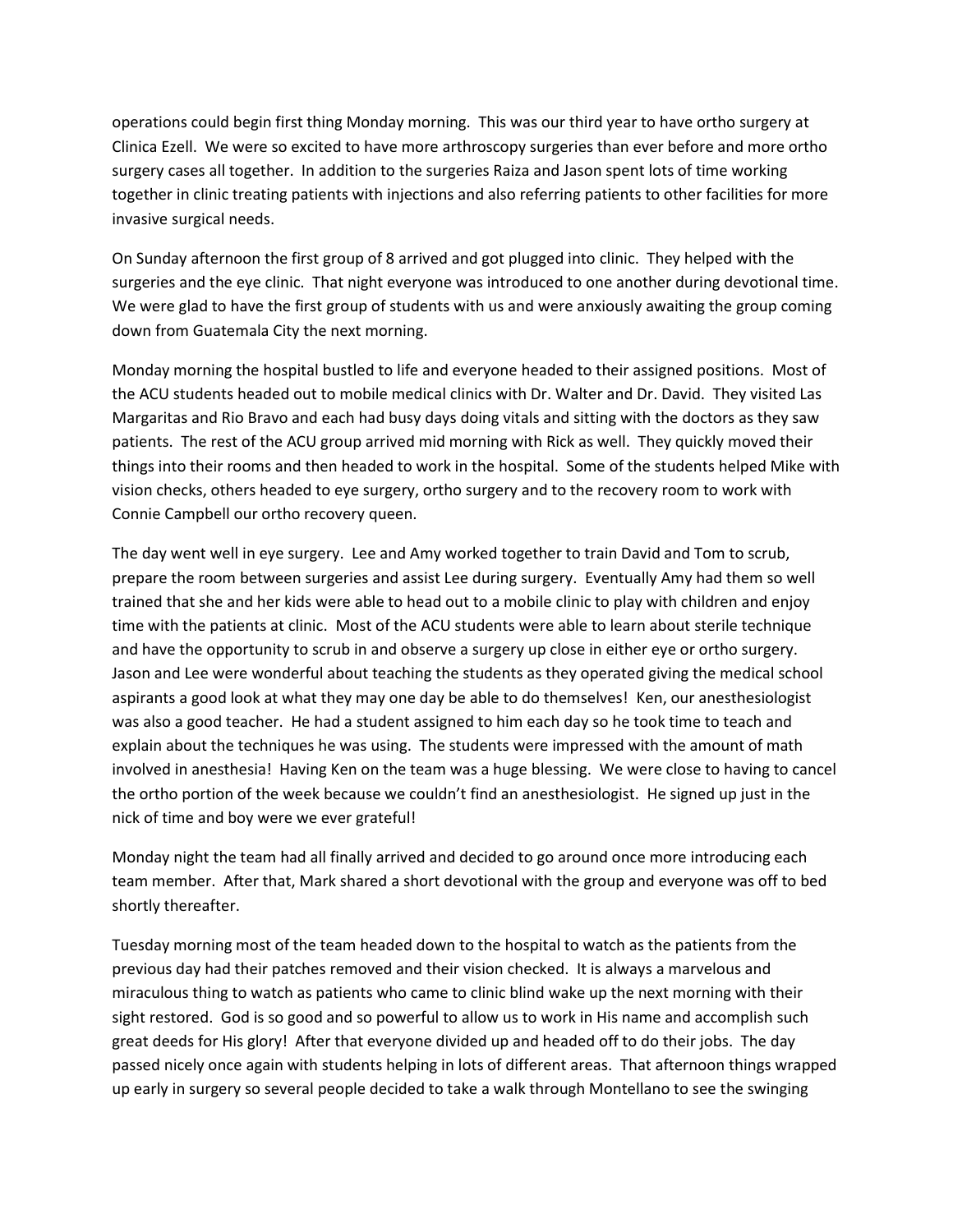bridge and buy some yummy sweet bread from the bakery. When they got back from their walk the students pitched in to help clean the mattresses from the hospital. Once a year all of the mattresses get pulled out of the hospital and get a good scrub down by one of the student groups. HTI is always grateful for the help of the students who are so willing and anxious to help in any way they can.

Wednesday was the last full day of clinic. The ortho surgery had slowed down by this point so there were just a couple of cases this day. Eye surgery was still going strong as well as eye clinic with Mike. This year optometry patients came in the morning to visit with Mike and his team. He was able to write prescriptions, help advise patients with glaucoma and refer other patients with retina problems to be seen by specialists. Having an optometrist along for an eye surgery week is a great help to both the surgeon and the patients.

At the end of the day the team came back from the dental clinic, mobile medicals, left the air conditioned operating rooms and the newly ventilated recovery room. Most of the group headed over to the cacao farm to see the beauty of the Guatemalan countryside and enjoy the sweet family that is always so gracious to allow our teams to wander around their property. That evening we had another wonderful devotional time by Mark and said our goodbyes to Rick as he was headed home the next morning. Having Rick on the eye trip was nice; he hadn't been with us in March for several years! Rick worked alongside Jeremy in sterilization making sure that things went smoothly for all the surgeries. The two of them did a wonderful job of cleaning up and getting things processed on time. Having an experienced crew in the sterilization room makes a world of difference on a trip. Jeremy was a veteran sterilization worker and with Rick's help they were sterilizing stars.

Thursday was a day for adventure. The majority of the ACU group headed to San Lucas Toliman to enjoy a nice trip to the lake. The ortho crew came up a little later in a pickup truck and a nice lunch was shared by all. After lunch the group had a little time to wander around town and shop. That afternoon they headed back to Clinca Ezell. Meanwhile the eye group and Jeremy from sterilization made their way to a hot spring near the village La Fortuna. They got rained on and had some issues with it being slippery but found the hot springs to be precisely that...HOT!

Once everyone was back at Clinica Ezell the group gathered together for dinner and followed that with our last devotional time together. The ACU group was headed directly to Guatemala City for the flight out on Friday morning so we said our goodbyes that evening and took our team picture as well.

Friday morning the ACU team headed out early to Guatemala City and the rest of the team had a relaxing breakfast before discharging the last patients and loading up to head to Antigua. The ACU group made it to the airport late but still in time to make their flight after sitting for a while in traffic due to an accident on the highway. The rest of the group made it to Antigua without any trouble and enjoyed a relaxing day in sunny Antigua. That evening the team gathered for dinner and fellowship. A day in Antigua is always a pleasant way to wind up a trip!

Saturday morning the group enjoyed the breakfast buffet at Hotel Antigua before jumping onto the bus and heading to Guatemala City for their flights. Many thanks to God for a wonderful week of surgery and many thanks to each team member for all their hard work!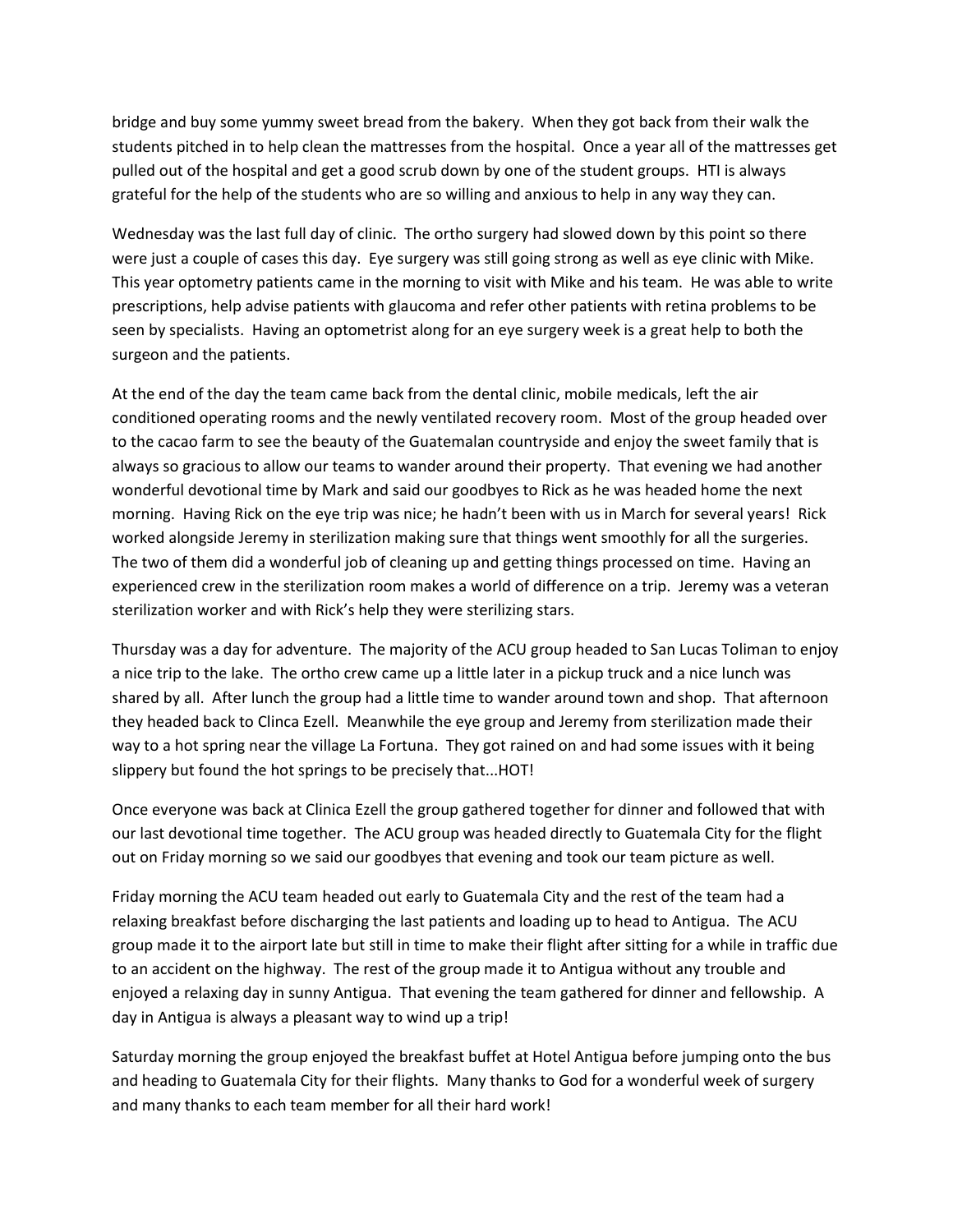